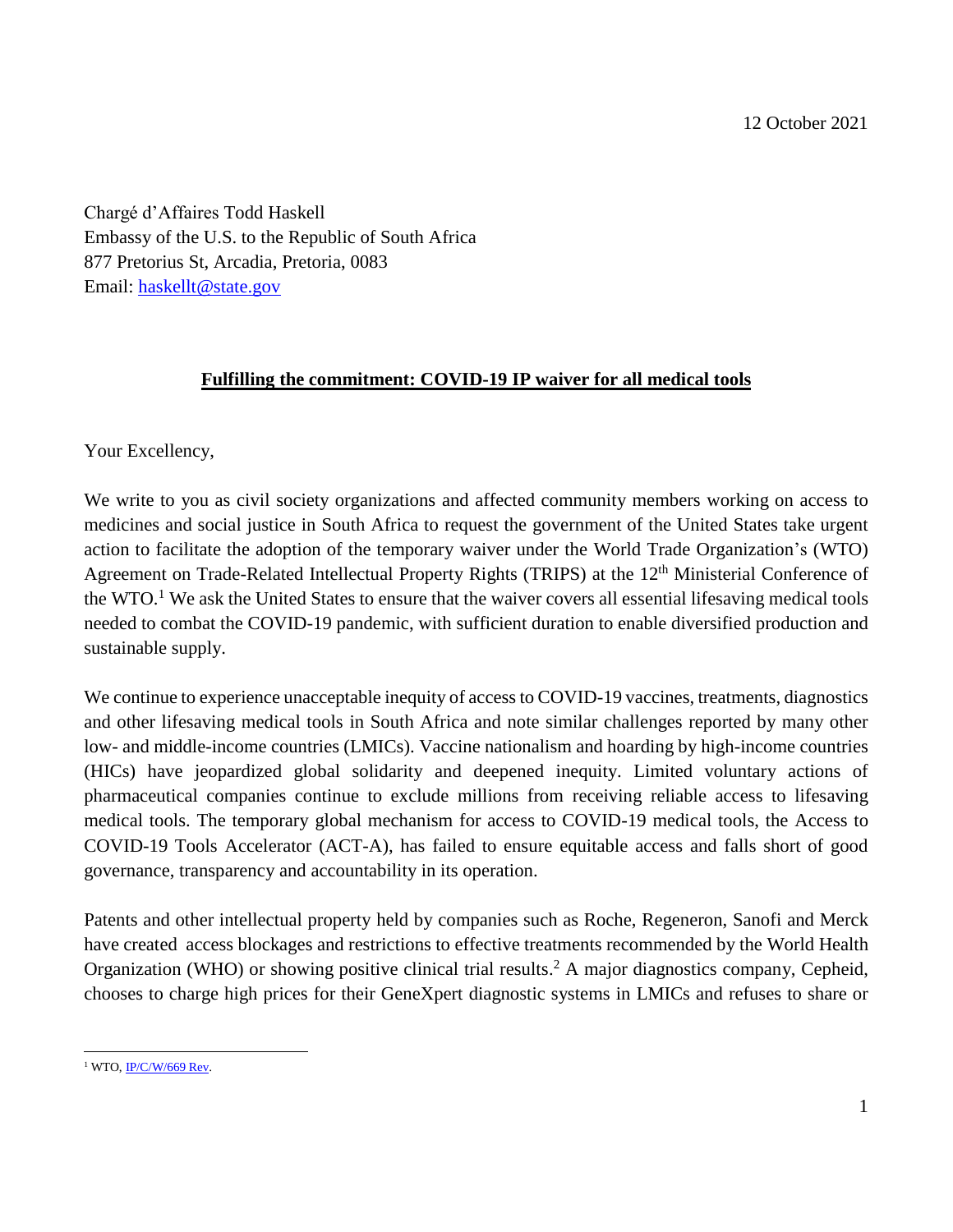license proprietary technologies to enable production of these systems by local manufacturers.<sup>2</sup> South Africa recently established the first mRNA vaccine technology transfer hub in collaboration with WHO to facilitate wider production and supply of COVID-19 mRNA vaccines by and for LMICs.<sup>3</sup> However not a single mRNA vaccine developer has joined this initiative yet, and patents on mRNA vaccines by these developers have hindered prospective local production. Moderna, which has already obtained patents in South Africa related to its vaccine, has not applied for registration to supply the vaccine in the country.

People in LMICs have contributed to breakthroughs in biomedical science over the course of the pandemic. In addition to South Africa's supportive public policies and funding, thousands of South Africans have supported and participated in critical clinical trials leading to eventual medical innovations that can save lives around the world. However, these contributions have not ensured equitable and reliable access to the resulting COVID-19 medical tools. We are instead forced to rely on HIC donations and major companies' minimal and delayed deliveries. Our right to produce and supply these urgently needed medical tools is denied. This is injustice. We demand real, transformative change, not charity. We are calling on the US government and the international community to empower us to determine what choices we make to ensure our own health and to achieve greater self-reliance. One critical step the United States can take to further support this is to push to make the TRIPS waiver a reality.

While we appreciate the US Administration's support for the TRIPS waiver, we are deeply disappointed that the statement only covers vaccines, and no further concrete actions have been taken to ensure the immediate adoption of the waiver. Although the US has increased vaccine donations to LMICs, it is far from enough to cover needs and does not ensure sustainable supply and access to treatments, diagnostics and vaccines. Meanwhile, production and supply capacities by LMICs have not been fully utilized due to control exerted by multinational pharmaceutical companies.

The waiver negotiation has been delayed for over a year while the pandemic continues affect millions of people with more and more concerning variants putting even greater strain on already overburdened public health systems. The world is watching now as the WTO Ministerial Conference is fast approaching. The waiver should be adopted with coverage for all lifesaving medical tools, not just vaccines, and with a duration that is sufficient to enable more production and supply to improve the pandemic response.

Ahead of tomorrow's TRIPS Council meeting, we sincerely request your prompt action to facilitate a quick adoption of the TRIPS waiver.

l <sup>2</sup> MSF. Local diagnostics to meet local health needs. 2021. Available from[: https://msfaccess.org/improve-local-production-diagnostics](https://msfaccess.org/improve-local-production-diagnostics)

<sup>&</sup>lt;sup>3</sup> MSF. Sharing mRNA vaccine technologies to save lives. 2021. Available from: <https://msfaccess.org/sharing-mrna-vaccine-technologies-save-lives>